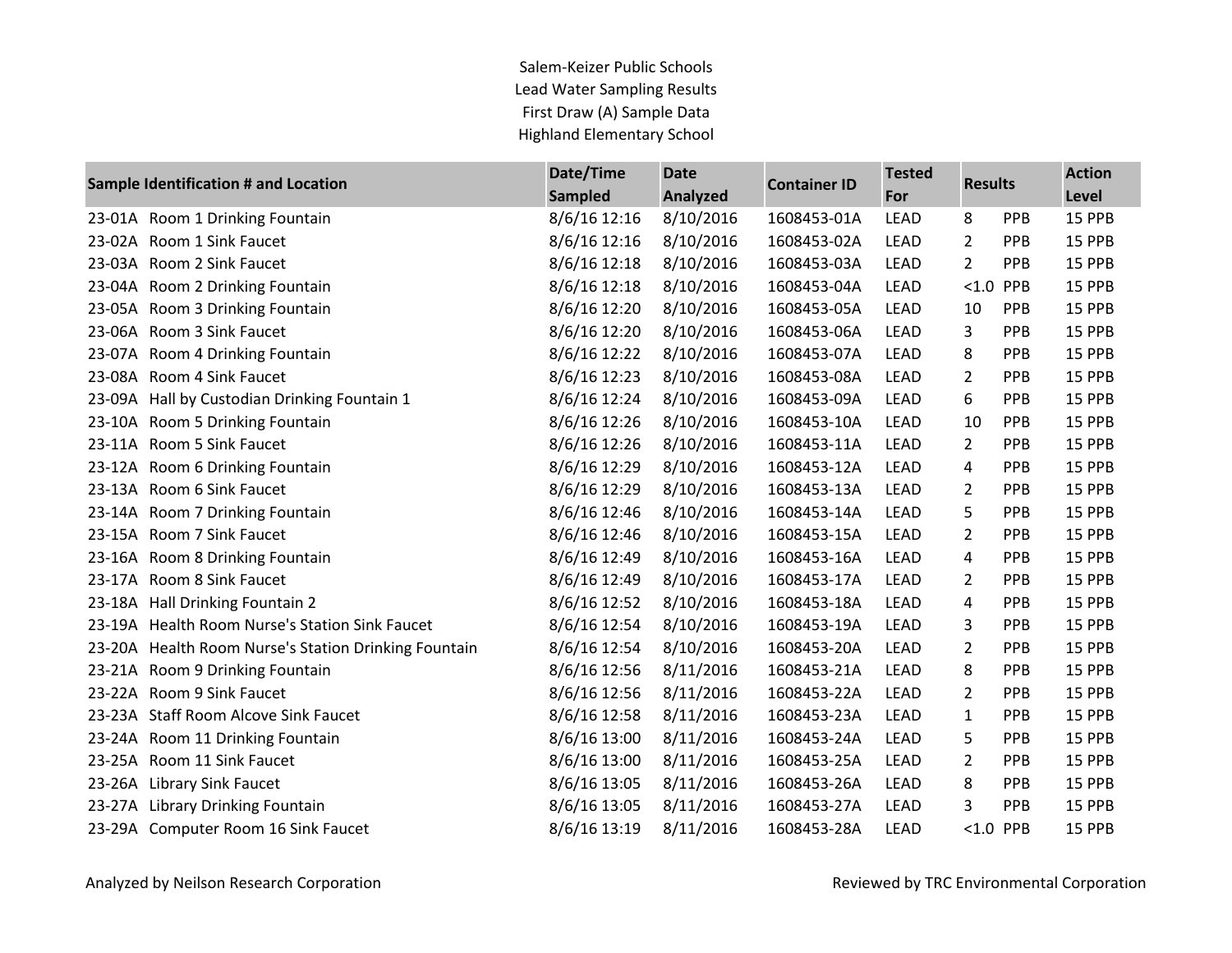## Salem-Keizer Public Schools Lead Water Sampling Results First Draw (A) Sample Data Highland Elementary School

|        | Sample Identification # and Location                 | Date/Time<br><b>Sampled</b> | <b>Date</b><br><b>Analyzed</b> | <b>Container ID</b> | <b>Tested</b><br>For | <b>Results</b> |            | <b>Action</b><br>Level |
|--------|------------------------------------------------------|-----------------------------|--------------------------------|---------------------|----------------------|----------------|------------|------------------------|
| 23-30A | Room 18 Sink Faucet                                  | 8/6/16 13:22                | 8/11/2016                      | 1608453-29A         | LEAD                 | $\overline{2}$ | <b>PPB</b> | 15 PPB                 |
| 23-31A | Room 18 Drinking Fountain                            | 8/6/16 13:22                | 8/11/2016                      | 1608453-30A         | LEAD                 | $\overline{2}$ | <b>PPB</b> | 15 PPB                 |
| 23-32A | Room 19 Sink Faucet                                  | 8/6/16 13:26                | 8/11/2016                      | 1608453-31A         | LEAD                 | $\overline{2}$ | <b>PPB</b> | 15 PPB                 |
| 23-33A | Room 19 Drinking Fountain                            | 8/6/16 13:26                | 8/11/2016                      | 1608453-32A         | <b>LEAD</b>          | 3              | <b>PPB</b> | 15 PPB                 |
|        | 23-34A Room 12 Drinking Fountain                     | 8/6/16 13:29                | 8/11/2016                      | 1608453-33A         | LEAD                 | $< 1.0$ PPB    |            | 15 PPB                 |
| 23-35A | Room 12 Sink Faucet                                  | 8/6/16 13:29                | 8/11/2016                      | 1608453-34A         | LEAD                 | 1              | <b>PPB</b> | 15 PPB                 |
| 23-36A | Room 15 Drinking Fountain                            | 8/6/16 13:31                | 8/11/2016                      | 1608453-35A         | LEAD                 | 4              | <b>PPB</b> | 15 PPB                 |
| 23-37A | Room 15 Sink Faucet                                  | 8/6/16 13:31                | 8/11/2016                      | 1608453-36A         | LEAD                 | $< 1.0$ PPB    |            | 15 PPB                 |
| 23-38A | 3rd Floor Hall Drinking Fountain by Custodial Room 3 | 8/6/16 13:32                | 8/11/2016                      | 1608453-37A         | LEAD                 | $\mathbf{2}$   | <b>PPB</b> | 15 PPB                 |
| 23-39A | Room 13 Drinking Fountain                            | 8/6/16 13:35                | 8/11/2016                      | 1608453-38A         | LEAD                 | 3              | <b>PPB</b> | 15 PPB                 |
| 23-40A | Room 13 Sink Faucet                                  | 8/6/16 13:35                | 8/11/2016                      | 1608453-39A         | LEAD                 | 2              | <b>PPB</b> | 15 PPB                 |
| 23-41A | Room 12 Drinking Fountain                            | 8/6/16 13:37                | 8/11/2016                      | 1608453-40A         | LEAD                 | 4              | <b>PPB</b> | 15 PPB                 |
| 23-42A | Room 12 Sink Faucet                                  | 8/6/16 13:37                | 8/11/2016                      | 1608453-41A         | LEAD                 | 2              | <b>PPB</b> | 15 PPB                 |
| 23-43A | <b>Gymnasium Restroom Drinking Fountain</b>          | 8/6/16 13:49                | 8/11/2016                      | 1608453-42A         | LEAD                 | < 1.0          | <b>PPB</b> | 15 PPB                 |
| 23-44A | <b>Music Room Sink Faucet</b>                        | 8/6/16 13:52                | 8/11/2016                      | 1608453-43A         | <b>LEAD</b>          | $\mathbf{1}$   | <b>PPB</b> | 15 PPB                 |
| 23-45A | Room 28 Portable Sink Faucet                         | 8/6/16 13:59                | 8/11/2016                      | 1608453-44A         | LEAD                 | $\mathbf{1}$   | <b>PPB</b> | 15 PPB                 |
| 23-46A | Room 28 Drinking Fountain                            | 8/6/16 13:59                | 8/11/2016                      | 1608453-45A         | LEAD                 | $\mathbf{1}$   | <b>PPB</b> | 15 PPB                 |
|        | 23-47A Room 28 Sink Faucet                           | 8/6/16 14:01                | 8/11/2016                      | 1608453-46A         | LEAD                 | $< 1.0$ PPB    |            | 15 PPB                 |
|        | 23-48A Room 28 Drinking Fountain                     | 8/6/16 14:01                | 8/11/2016                      | 1608453-47A         | <b>LEAD</b>          | $< 1.0$ PPB    |            | 15 PPB                 |

## EPA Action Level for Lead in Schools is 20 PPB

SKPS Action Level for Lead is 15 PPB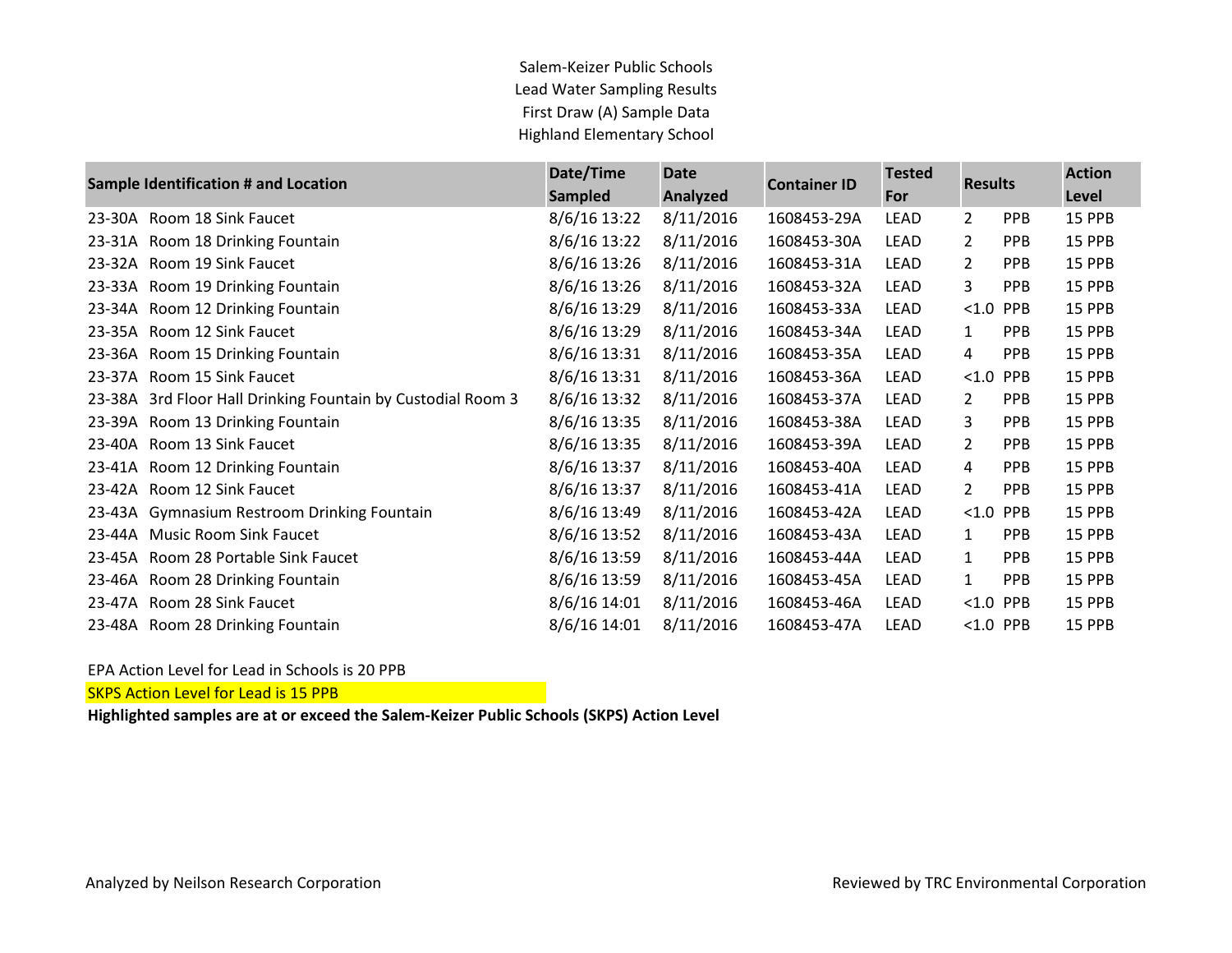Salem-Keizer Public Schools Lead Water Sampling Results First Draw (A) Sample Data Highland Elementary School

| Sample Identification # and Location             | Date/Time<br><b>Sampled</b> | <b>Date</b><br><b>Analyzed</b> | <b>Container ID</b> | Tested<br><b>For</b> | <b>Results</b> |            | <b>Action</b><br>Level |
|--------------------------------------------------|-----------------------------|--------------------------------|---------------------|----------------------|----------------|------------|------------------------|
| <b>23-28A Computer Room 16 Drinking Fountain</b> | $9/23/20164:41$ $9/26/2016$ |                                | 58300               | LEAD                 |                | <b>PPB</b> | $15$ PPB               |

EPA Action Level for Lead in Schools is 20 PPB

**SKPS Action Level for Lead is 15 PPB**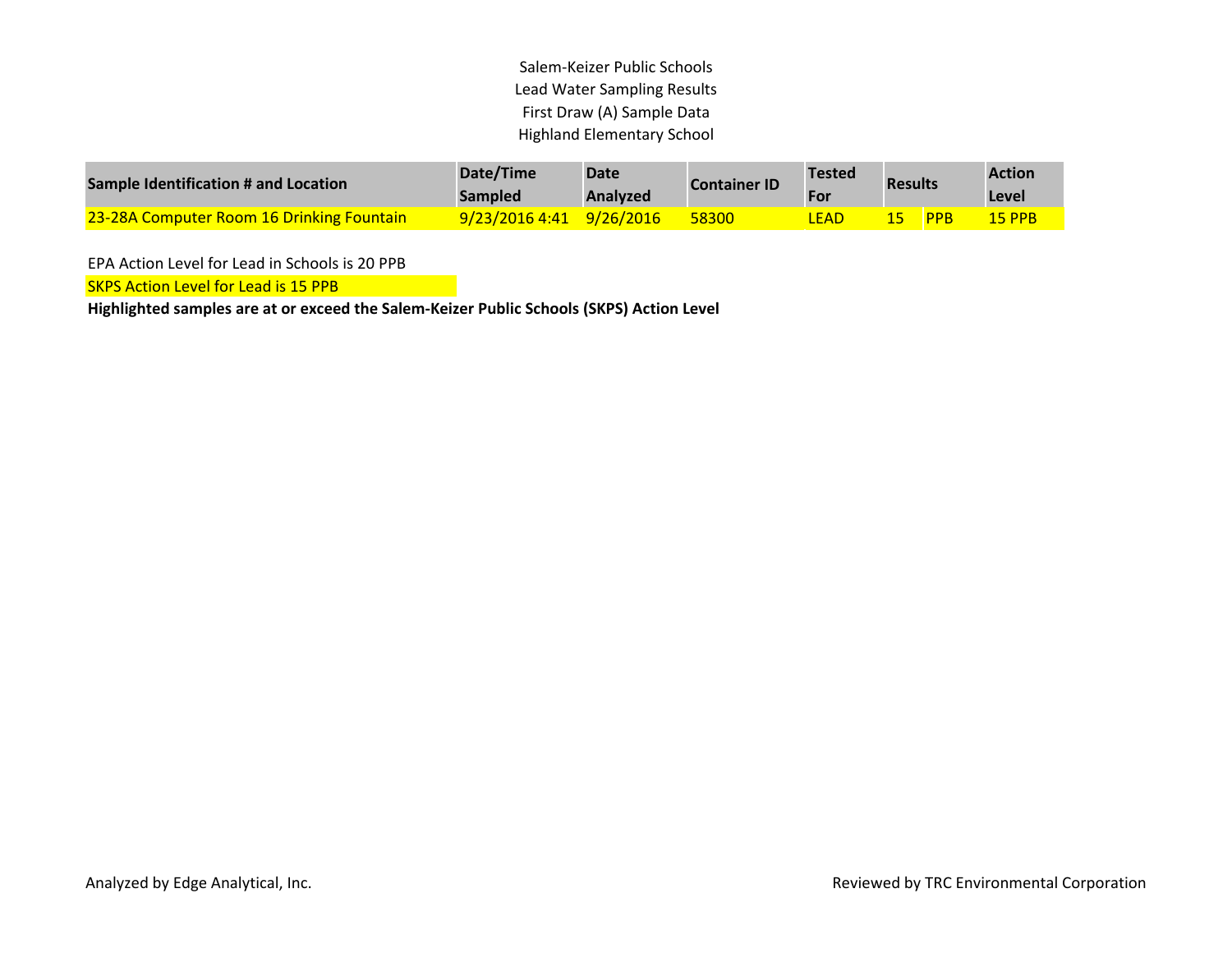## Salem-Keizer Public Schools Lead Water Sampling Results Flushed (B) Sample Data Highland Elementary School

| Sample Identification # and Location      | Date/Time<br><b>Sampled</b> | <b>Date</b><br>Analyzed | <b>Container ID</b> | <b>Tested</b> | <b>Results</b> | <b>Action</b><br>Level |
|-------------------------------------------|-----------------------------|-------------------------|---------------------|---------------|----------------|------------------------|
| 23-28B Computer Room 16 Drinking Fountain | 9/23/2016 4:42 10/13/2016   |                         | 62713               | LEAD          | PPR            | 15 PPB                 |

EPA Action Level for Lead in Schools is 20 PPB

**SKPS Action Level for Lead is 15 PPB**